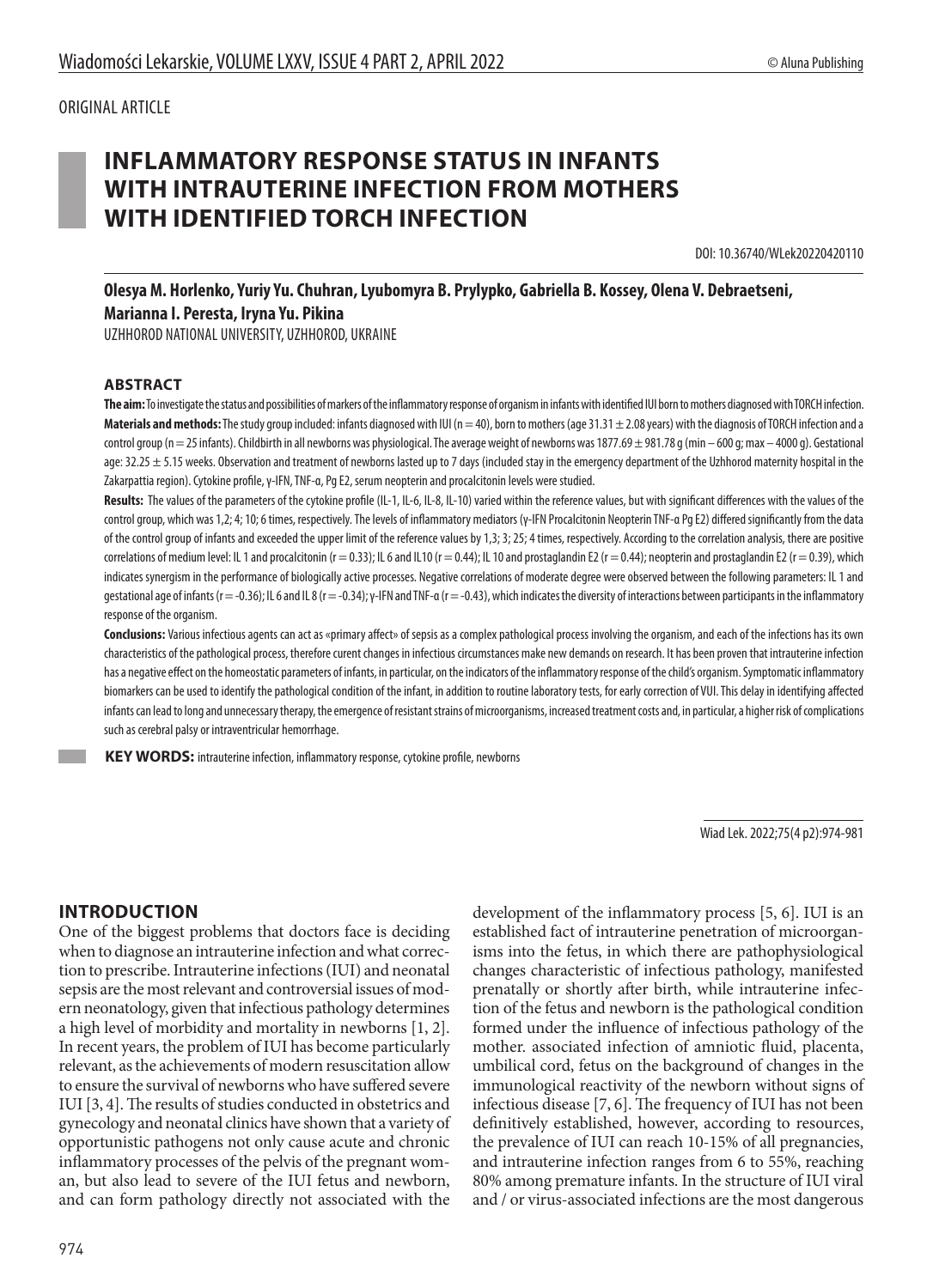| <b>Laboratory indicators</b> | $M \pm m$<br>$(n=40)$ | min    | max      | <b>Reference values</b>          | <b>Control group</b><br>$(n=25)$ |
|------------------------------|-----------------------|--------|----------|----------------------------------|----------------------------------|
| IL-1, pg/ml                  | $0,83 \pm 0,73$       | 0,00   | 3.39     | $0-11$ pg/ml<br>$1,6$ pg/ml      | $0,65 \pm 0,06$                  |
| IL-6, pg/ml                  | $10,79 \pm 5,24$      | 1,23   | 19,30    | $0 - 10$<br>pg/ml<br>$2,0$ pg/ml | $0,77 \pm 0,04$                  |
| IL-8, pg/ml                  | $4,56 \pm 3,72$       | 1,00   | 25,20    | $0 - 10$<br>pg/ml<br>$2,0$ pg/ml | $0,48\pm0,056$                   |
| IL-10, pg/ml                 | $7,78 \pm 6,65$       | 0,50   | 28,30    | $0 - 20$<br>pg/ml<br>5,0 pg/ml   | $1,2 \pm 0,25$                   |
| γ-IFN, pg/ml                 | $20,14 \pm 25,56$     | 0,10   | 102,80   | no more than<br>15,0 pg/ml       | $5,8 \pm 0,3$                    |
| Procalcitonin, ng/ml         | $1,67 \pm 1,09$       | 0,15   | 4,23     | no more than<br>$0,5$ ng/ml      | $7,6 \pm 1,5$                    |
| Neopterin, nmol/l            | $32,32 \pm 18,50$     | 0,50   | 77,40    | no more than<br>$10$ nmol/l      | $0,12\pm0,022$                   |
| TNF- $\alpha$ , pg/ml        | $157,21 \pm 21,05$    | 102,30 | 196,30   | till 6 pg/ml<br>$0,5$ pg/ml      | $8,4 \pm 0,32$                   |
| Pg E2, pg/ml                 | $1671,38 \pm 1555,16$ | 956,80 | 11190,20 | 200-400 pg/ml                    | 390,21± 31,19                    |

| Table I. Parameters of the inflammatory response in infants |  |
|-------------------------------------------------------------|--|
|-------------------------------------------------------------|--|

Significance of values: P <0,001 •

and difficult to predict. Viral infections during pregnancy lead to a number of consequences for the mother and fetus, ranging from asymptomatic disease to critical conditions that cause severe maternal morbidity, stillbirth, premature birth, birth defects and congenital anomalies that become apparent at birth or later [5, 8]. The highest risk of infection of the fetus is observed in the case of primary infection of the pregnant woman [9]. Thus, IUI, especially viral, remain almost uncontrollable causes of reproductive loss, childhood morbidity and disability. Pathological effects of microorganisms on the fetus during pregnancy lead to various disorders, including abortion, organ defects, the development of severe infectious inflammation or latent process with elements of persistence in the postnatal period. IUI infection is often accompanied by the development of life-threatening conditions in newborns, which determining the medical and social significance of the problem and requires further in-depth research.

#### **THE AIM**

To investigate the status and possibilities of markers of the inflammatory response of organism in infants with identified IUI born to mothers diagnosed with TORCH infection.

### **MATERIALS AND METHODS**

The study group included: infants diagnosed with IUI (n  $= 40$ ), born to mothers (age 31.31  $\pm$  2.08 years) with the diagnosis of TORCH infection and a control group (n = 25 infants). Childbirth in all newborns was physiological. The average weight of newborns was  $1877.69 \pm 981.78$  g (min – 600 g; max – 4000 g). Gestational age:  $32.25 \pm 5.15$ weeks. Observation and treatment of newborns lasted up to 7 days (included stay in the emergency department of the Uzhhorod maternity hospital in the Zakarpattia region). Cytokine profile, γ-IFN, TNF-α, Pg E2, serum neopterin and procalcitonin levels were studied.

#### **RESULTS**

The examination revealed pathological changes in the levels of immunological parameters and inflammatory response factors of the organism, their interactions and relationships (table I.).

According to table I, there is a significant increase in the level of IL-1 (0.83  $\pm$  0.73 pg / ml) compared to the control group ( $0.65 \pm 0.06$  pg / ml), but within the reference values; significant increase in IL-6 levels by 14-fold (10.79 ± 5.24  $pg$  / ml) compared to controls group of infants  $(0.77 \pm 0.04)$ pg / ml) and within the upper limit of reference. The level of IL-8 in the studied contingent  $(4.56 \pm 3.72 \text{ pg/m})$  also differs significantly from the data of the control group (0.48  $\pm$  0.056 pg / ml), almost 10 times, but the variation occurs within the reference. There is also a significant, difference between the values of IL-10 (7.78  $\pm$  6.65 pg / ml) from the values of the control group  $(1.2 \pm 0.25 \text{ pg/m})$ .

Consequently, the values of the cytokine profile varied within the reference values, but with significant differences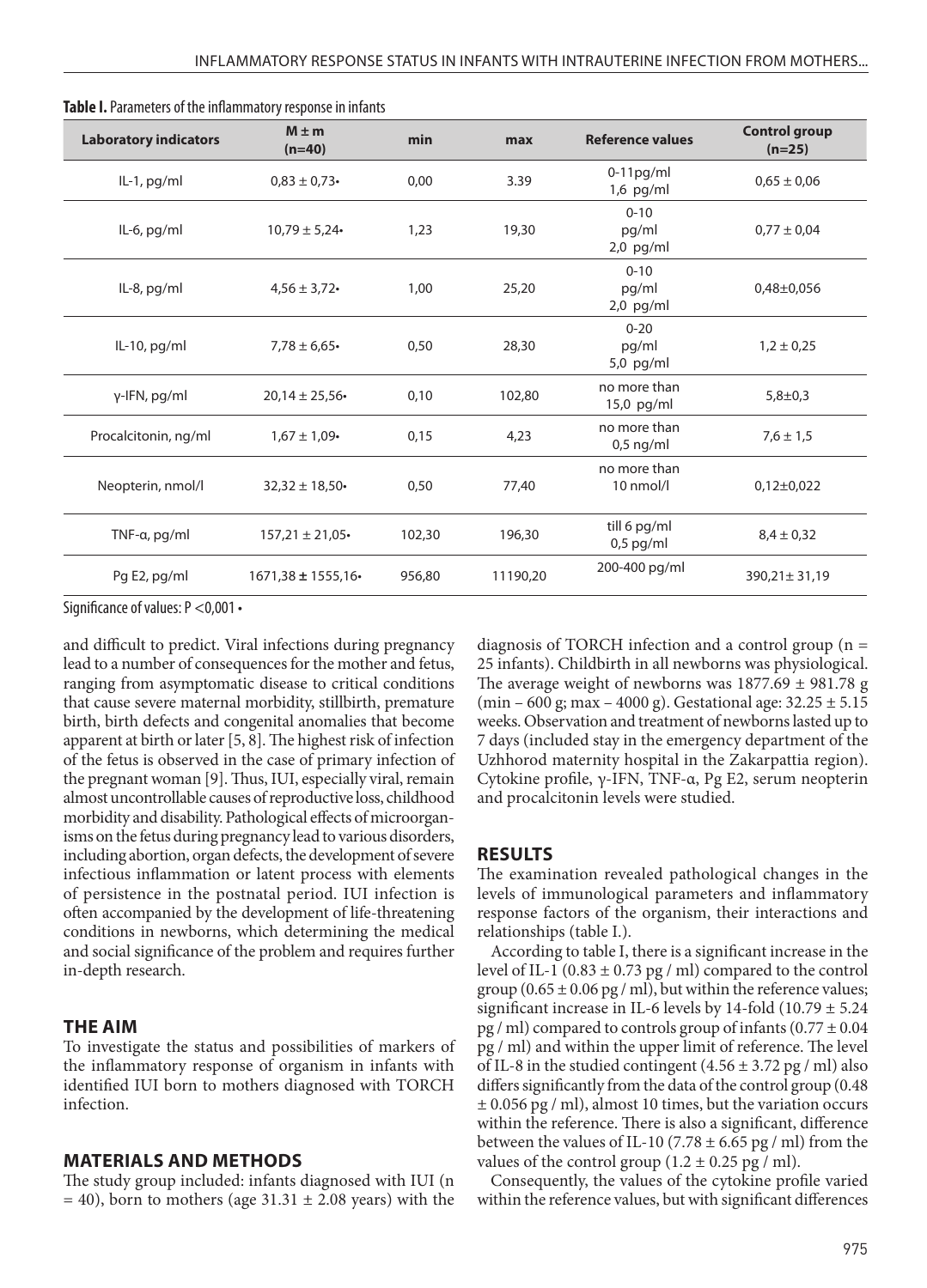| . .                          | $\sim$                               |                             |
|------------------------------|--------------------------------------|-----------------------------|
| <b>Laboratory indicators</b> | Pearson's correlation coefficient, r | Statistical signifacance, p |
| $IL-1$<br>Procalcitonin      | 0,33                                 | 0,04                        |
| $IL-1$<br>Gestational age    | 0,36                                 | 0,02                        |
| $IL-6$<br>$IL-8$             | 0,34                                 | 0,03                        |
| $IL-6$<br>$IL-10$            | 0,44                                 | 0,005                       |
| $Y$ -IFN<br>$TNF-\alpha$     | $-0,43$                              | 0,006                       |
| Pg E<br>$IL-10$              | 0,44                                 | 0,006                       |
| Pg E2<br>Neopterin           | 0,39                                 | 0,02                        |

**Table II.** Statistically significant correlations between the studied laboratory parameters

with the values of the control group, which was 1,2;14;10; 6 times, respectively.

The level of γ-IFN (20.14  $\pm$  25.56 pg / ml) also differed significantly (in 4 times) from the data of the control group  $(5.8 \pm 0.3 \text{ pg} / \text{ml})$  and exceeded the reference values by 1.3 times. The value of procalcitonin  $(1.67 \pm 1.09$  ng / ml) differed significantly from the control group  $(7.6 \pm 1.5 \text{ ng } / \text{ ml})$  and exceeded the upper limit of reference by 3 times. The level of Neopterin  $(32.32 \pm 18.50 \text{ nmol}/1)$  differed significantly  $(267$ times) from the data of the control group  $(0.12 \pm 0.022 \text{ nmol})$ / l) and was 3 times higher than the upper limit of the reference. The value of TNF- $\alpha$  (157.21  $\pm$  21.05 pg / ml) in the study group differed significantly from the data of the control group  $(8.4 \pm 0.32 \text{ pg/m})$  and was 25 times higher than the upper limit of reference. The Pg E2 study also presented a significant difference in levels (1671.38  $\pm$  1555.16 pg / ml compared to  $390.21 \pm 31.19$  pg / ml), which was a significant difference in data and exceeded the upper limit of reference by 4 times.

Therefore, the values of γ-IFN Procalcitonin Neopterin TNF-α Pg E2 differed significantly from the data of the control group of infants and exceeded the upper limit of the reference values by 1,3; 3; 25; 4 times, respectively.

A correlation analysis of the relationships between the studied parameters was performed, and reliable correlation coefficients of different degrees were identified (Table II.).

According to table II, there is a correlation between the average level of IL-6-IL-10 ( $r = 0.44$ ) and IL-6-IL-8 ( $r =$ -0.34), which corresponds to the physiological patterns of interactions between interleukins. IL-1, 6 – make up the group of pro-inflammatory interleukins, while IL-10 belongs to the anti-inflammatory group. IL-10 suppresses the production of almost all proinflammatory cytokines and prevents the adhesion of leukocytes to the endothelium, inhibits the secretion of superoxide radicals and cytokines (IL6, IL8, TNF $\alpha$ ) [8]. According to leading scientists, IL-10 has been shown to inhibit the effect of interferon-γ and neopterin synthesis by monocytes / macrophages.

A complete immune response is provided only by active interaction between cytokines. The biological effect of one cytokine is usually realized together with the action of others. The main correlograms of relationships between the participants in the inflammatory response are as follows.

Consider the correlogram of the relationship between the level of γ-IFN and TNF- $\alpha$  in the blood of examined newborns (Fig. 1.)

It is known that cytokines have a wide range of biological properties – interact with each other, form a universal network that triggers and regulates the cascade of inflammatory, immune, metabolic processes – both local and systemic, aimed at neutralizing and eliminating pathogens. In addition to cytokines, interferons also belong to inflammatory mediators involved in the development of the inflammatory response. The main proinflammatory mediators are TNF-α and IL-1. The role of TNF-α in the development of sepsis is associated with: increasing the procoagulant properties of the endothelium, activation of neutrophil adhesion, induction of other proinflammatory cytokines, stimulation of catabolism, fever, synthesis of acute phase proteins.

The importance of IFN $\gamma$  in the immune system is ascribed to its ability to directly inhibit viral replication, as well as its ability to act as immunostimulator and immunomodulator. According to our data, the multidirectional correlation between the levels of γ-IFN and TNF-α in the blood of the examined newborns is  $r = -0.43$ , which is due to the characterological data of the considered indicators.

Consider the correlogram of the relationship between the levels of IL-6 and IL-10 in the blood of examined newborns (Fig. 2.)

Interleukins are cytokines responsible for the transfer of information between leukocytes. When used, one group of leukocytes may affect another. Interleukin 6 (IL 6) is multidirectional. It is produced by monocytes and macrophages. IL 6 directly and effectively stimulates inflammatory processes. However, high concentrations of this substance can limit the development of inflammation. This is because interleukin 6 blocks the synthesis of inflammatory cytokines through a feedback inhibition mechanism. IL-6 is a proinflammatory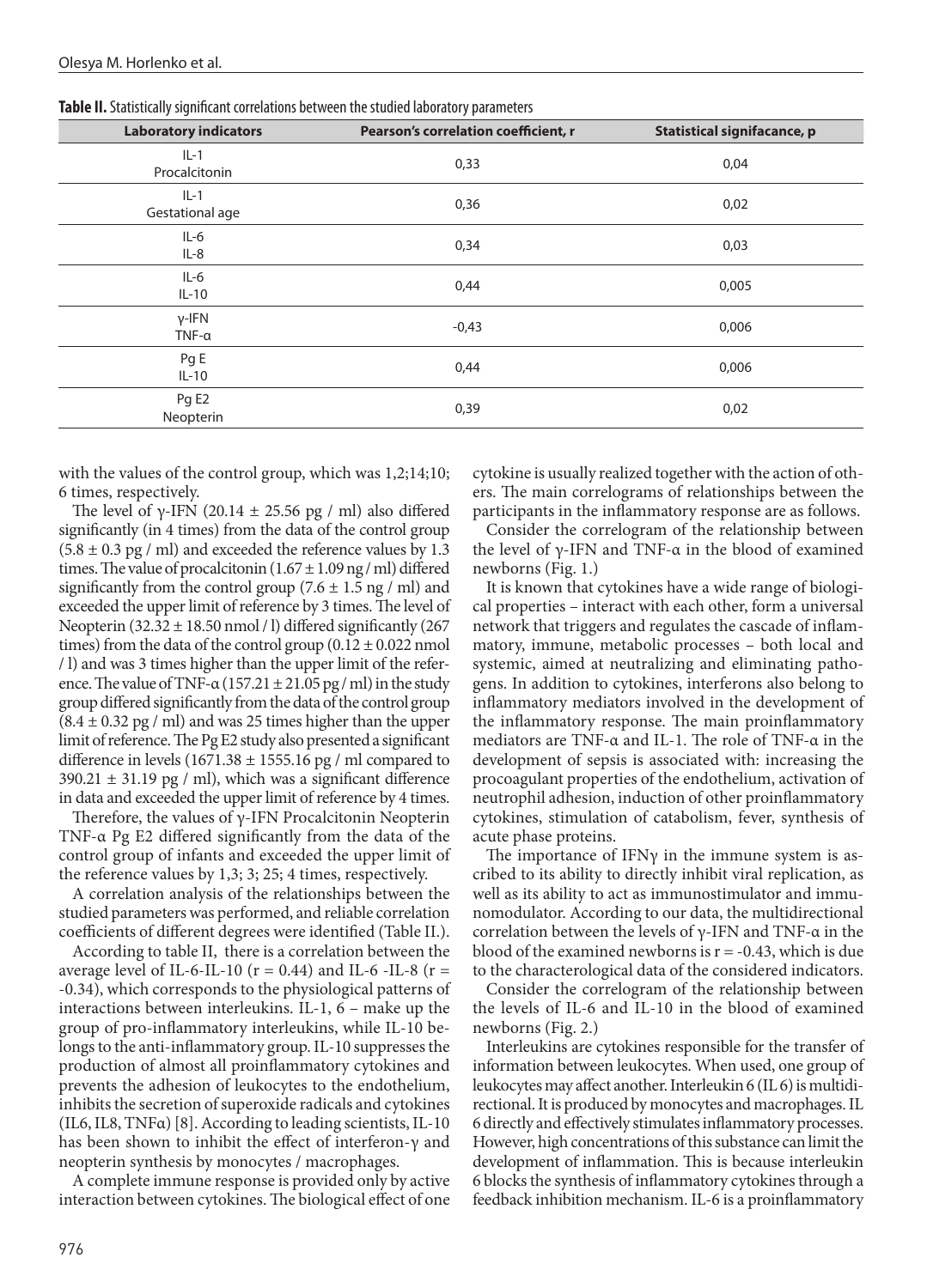

newborns

**Fig. 1.** Correlation between γ-IFN and TNF-α levels in the blood of examined newborns.

**Fig. 2.** Correlation between IL-6 and IL-10 levels in the blood of examined newborns

cytokine with two directions of action. On the one hand, it inhibits the production of proinflammatory cytokines by macrophages, on the other hand, it induces the production of acute phase proteins, promotes the activation of T lymphocytes by antigen-presenting cells, enhances B cell proliferation and induces the formation of immunoglobulins, stimulates hematopoiesis and platelet formation, is synthesized by activated macrophages and T cells [10,11]. Increase in the level of the anti-inflammatory cytokine IL10 can be explained by increase in secretion in response to the elevated content of pro-inflammatory cytokines in the serum. IL10 suppresses the production of almost all proinflammatory cytokines, inhibits leukocyte adhesion to the endothelium and inhibits the secretion of superoxide radicals and cytokines (IL6, IL8, TNFα). The positive correlation coefficient between interleukins 6 and 10 ( $r = 0.44$ ) demonstrated compliance with the classical rules.

Consider the correlogram of the relationship between Procalcitonin and Interleukin 1 (Fig. 3.)

Interleukin 1 (IL 1) defines a whole group of cytokines that are crucial in the inflammatory process, are the main trigger mechanism for initiating the production of other proinflammatory cytokines. As a result, the biochemical and functional cascade of inflammatory pathobiochemical processes is developing. It is produced in response to a

variety of antigens. The Procalcitonin test also has a high diagnostic potential, which can be traced in our studies and allows to diagnose the disease, determine the severity, course and subsequent prognosis. Synergism of interactions and a positive correlation with the proinflammatory cytokine Interleukin-1 ( $r = 0.33$ ) is observed.

An important milestone in research is the gestational age of infants, which has significant effects on the development of the disease and the nature of the inflammatory process. Here is a correlogram of relationships (Fig. 4.).

When analyzing the correlogram (Fig. 4) attention should be payed to the features of nonspecific resistance in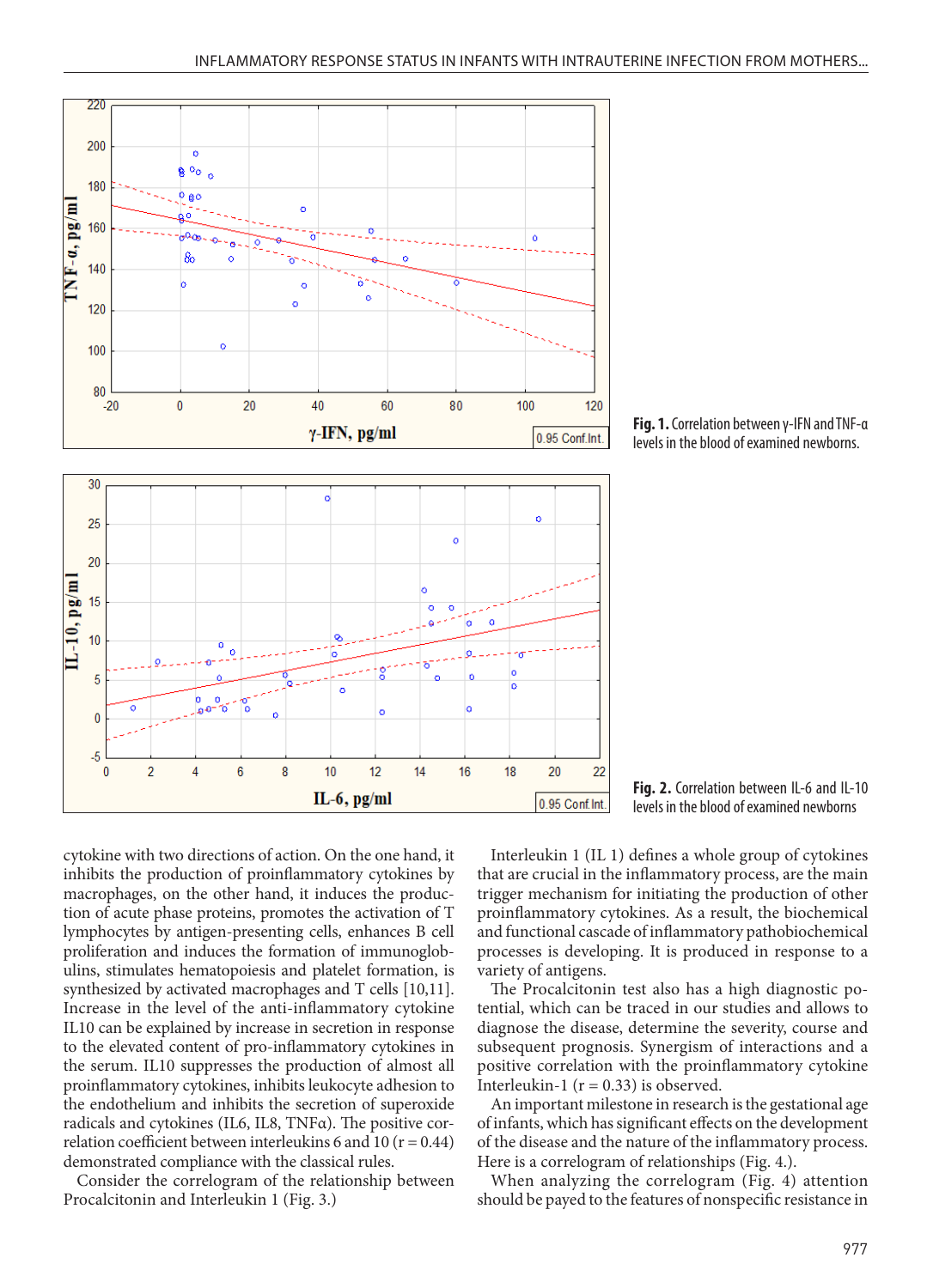

**Fig.3.** Correlation between Procalcitonin and IL-1 levels in the blood of examined newborns

the fetus and newborn. Intrauterine capacity of phagocytic cells is relatively insignificant. After birth, the phagocytic ability of leukocytes increases. At the same time, both neutrophils and monocytes in the first 6 months of life do not cope with the final phase of phagocytosis – the destruction of the ligand, which is especially evident in relation to pathogenic microorganisms. At this age, the child's phagocytes are unable to fight pneumococci, which explains the frequent occurrence of pneumonia and relatively high mortality in infants. In the newborn, along with the imperfection of phagocytosis, there is a low ability to synthesize interferons [1,8]. In this regard, the newborn has a tendency to generalized bacterial inflammation and sepsis. These patterns are observed in our studies. The IL-1 relationship and gestational age have a mid-inverse correlation ( $r = -0.36$ ). This fact can be interpreted as follows: the smaller the gestational age, the greater the production of IL-1 due to physiological age characteristics.

**Fig. 4.** Correlation between IL-1 level and Gestational age in the blood of examined newborns

Consider the correlogram of the relationship between the levels of IL-6 and IL-8 in the blood of examined newborns (Fig. 5.)

The action of IL-6 is realized after interaction with two components of a specific heterodimeric receptor (gp130 and IL-6R). IL-6 is a proinflammatory cytokine with two directions of action. On the one hand, it inhibits the production of pro-inflammatory cytokines by macrophages, on the other hand, it induces the production of acute phase proteins (which activate corticosteroid synthesis), promotes the activation of T-lymphocytes by antigen-presenting cells, enhances B-cell proliferation and induces the formation of immunoglobulins, stimulates hematopoiesis and platelet formation. IL-8 is one of the main proinflammatory chemokines formed by macrophages, epithelial and endothelial cells. Interleukin 8 (IL 8) is a cytokine that stimulates the migration of immune cells throughout the body. This means that it stimulates the movement and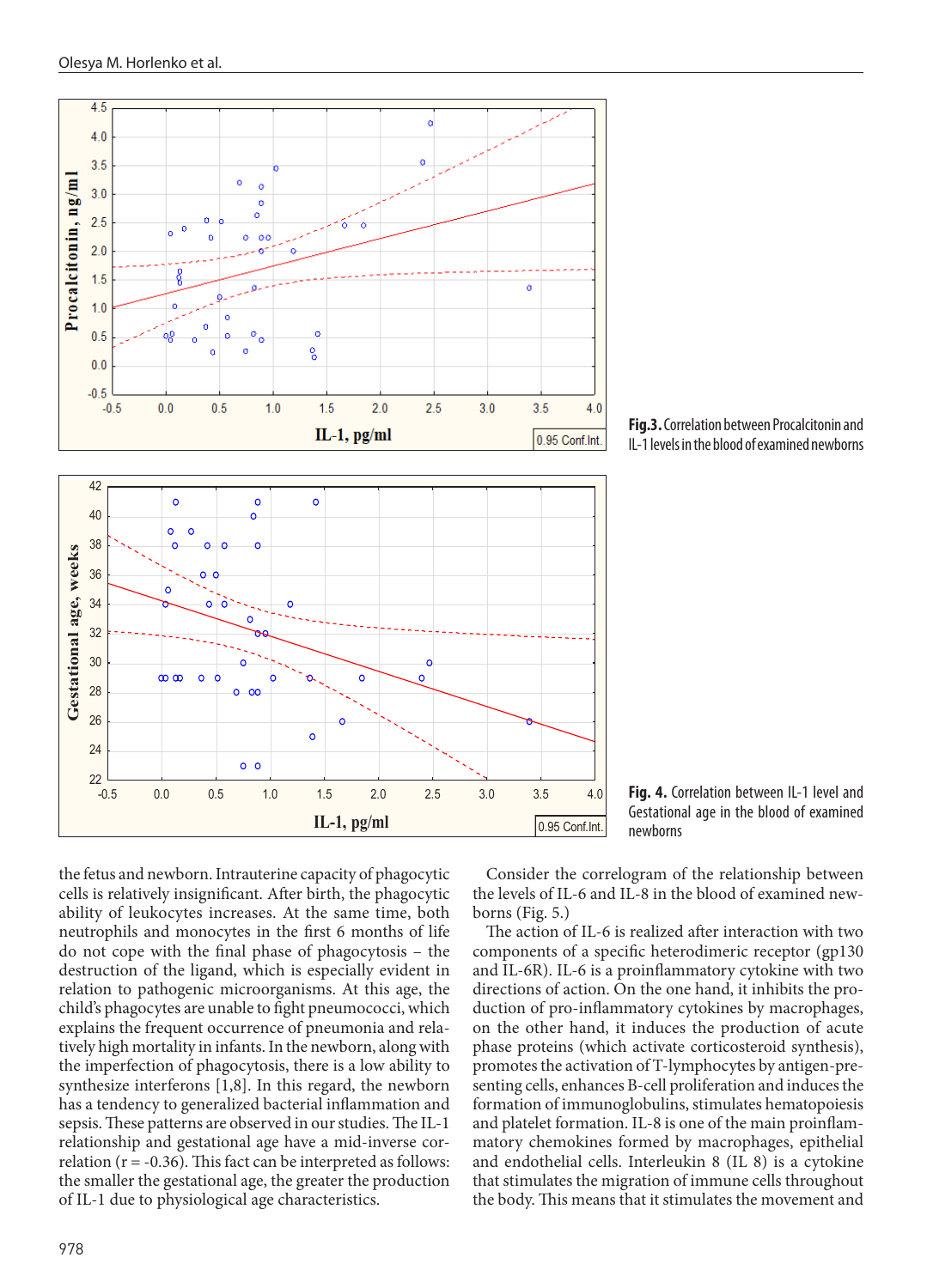

Il-8 пг/мл = 7.1279 - .2383 \* Il-6пг/мл

**Fig. 5.** Correlation between IL-6 and IL-8 levels in the blood of examined newborns







**Fig. 7.** Correlation between IL-10 and Prostaglandin E2 levels in the blood of examined newborns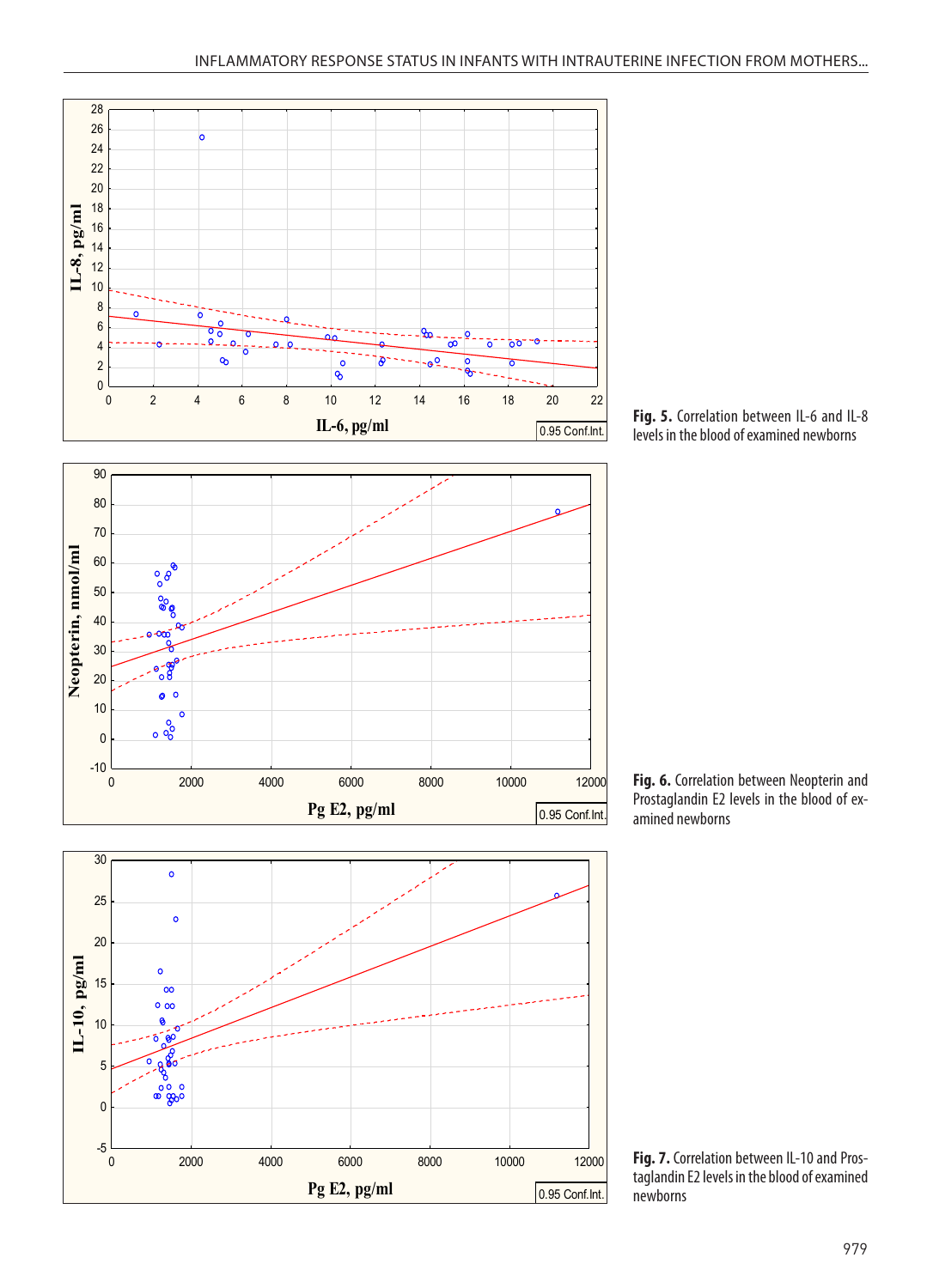distribution of T lymphocytes, neutrophils and monocytes. This action is defensive in nature. [8]. According to our data (Fig. 5). , there is a correlation relationship of the middle level  $(r = 0.44)$ , which presents the unidirectionality of the interaction of biologically active substrates.

Consider the correlogram of the relationship between the levels of Neopterin and Prostaglandin E2 in the blood of examined newborns (Fig. 6.).

In the inflammatory process, an important role belongs to the mediators of inflammation – cytokines. However, the concentration of separate cytokines reflects only a limited view of the interaction between them and immunocompetent cells. Therefore, it is best to measure the level of Neopterin. Neopterin is a substance that is synthesized by monocytes and macrophages under the influence of interferon γ and to a lesser extent by activated vascular endothelial cells. Neopterin plays a role in the mechanism of cytotoxic action of activated macrophages. Its concentration reflects the combined effect of different cytokines on the population of monocytes / macrophages. Prostaglandins have an extremely wide range of physiological effects, are among the most active biological substances, which perform three main functions in the body: supportive, molecular, mediatory. The participation of prostaglandins in the inflammatory process has been proven. They are able to change the activity of enzymes, affect the synthesis of hormones and adjust their action on various organs and tissues. Imbalance in synthesis leads to the development of various diseases[8]. Thus, prostaglandins F2 and E2 are formed in the tissues of the respiratory tract, in particular E is synthesized in the lung tissue in the bronchi and can cause contraction of the bronchial muscles. Prostaglandins can be attributed to intracellular low molecular weight regulators, but they are also active in the extracellular space. Correlation analysis (Fig. 6.).of the obtained results showed positive dependences of the average level of Neopterin concentration on PgE2 ( $r = 0.39$ ,  $p = 0.02$ ).

Consider the correlogram of the relationship between the levels of IL-10 and Prostaglandin E2 in the blood of examined newborns (Fig. 7).

According to our data(Fig. 7)., there are significant correlations between the levels of IL-10 and Prostaglandin E2. In inflammation, PgE2 is involved in all processes that lead to the classic signs of inflammation: redness, swelling, pain. It also has immunomodulatory properties and effects on growth, bone structure, which is especially important for infants. IL10 suppresses the production of almost all proinflammatory cytokines, inhibits the adhesion of leukocytes to the endothelium and inhibits the secretion of superoxide radicals and cytokines, inhibits the effect of interferon on the synthesis of neopterin by monocytes / macrophages. The increase in the level of the anti-inflammatory cytokine IL10 can be explained by the increase in the secretion of this cytokine in response to the increased content of pro-inflammatory cytokines in the serum [8,12].

According to the results of correlation analysis, a positive moderate relationship between Pg E2 and IL-10 ( $r = 0.44$ ,  $p = 0.006$ ) was presented.

## **DISCUSSION**

Modern research shows that the most common intrauterine infection of the fetus is caused by viral infections of the mother. The range of viruses that cause congenital pathology is constantly expanding. In addition to rubella, HSV, CMVand some others. Pathogens of infectious diseases of the mother during pregnancy are especially dangerous for the fetus, because the fetus lacks both active and passive immunity to microorganisms, which determines the development of the infectious process. Because most of the diseases of pregnant women that leading to IUI occur in subclinical, latent form with activation of the process in any violation of homeostasis, it complicates the clinical diagnosis. Thus, diagnostics based on clinical manifestations only, without involvement of specific microbiological studies, leads to diagnostic errors in 90-95% of cases. It is known that cytokines have a wide range of biological properties – interact with each other, form a universal network that triggers and regulates the cascade of inflammatory, immune-metabolic processes – both local and systemic, aimed at neutralizing and eliminating pathogens. Markers of inflammatory response in newborns diagnosed IUI present changes at all levels, The values of the cytokine profile parameters are within the reference values but have significant differences from the data of the control group according to our data. The levels of other inflammatory mediators (γ-IFN Procalcitonin Neopterin TNF-α, Pg E2) exceeded the upper limit of the reference values in 1,3,3, 25, 4 times, respectively, and significantly differed from the data of the infants control group. Immunological immaturity of the newborn can lead to a violation of the response to infectious agents. Various infectious agents can act as «primary affect» of sepsis as a complex pathological process involving the organism, and each of the infections has its own characteristics of the pathological process, therefore curent changes in infectious circumstances make new demands on research. It has been proven that intrauterine infection has a negative effect on the homeostatic parameters of infants[6], in particular, on the indicators of the inflammatory response of the child's organism. Symptomatic inflammatory biomarkers can be used to identify the pathological condition of the infant, in addition to routine laboratory tests, for early correction of VUI. This delay in identifying affected infants can lead to long and unnecessary therapy, the emergence of resistant strains of microorganisms, increased treatment costs and, in particular, a higher risk of complications such as cerebral palsy or intraventricular hemorrhage.

### **CONCLUSIONS**

- 1. The values of the parameters of the cytokine profile (IL-1, IL-6, IL-8, IL-10) varied within the reference values, but with significant differences with the values of the control group, which was 1,2; 4; 10; 6 times, respectively.
- 2. The levels of inflammatory mediators (γ-IFN Procalcitonin Neopterin TNF-α Pg E2) differed significantly from the data of the control group of infants and exceeded the upper limit of the reference values by 1,3; 3; 25; 4 times, respectively.